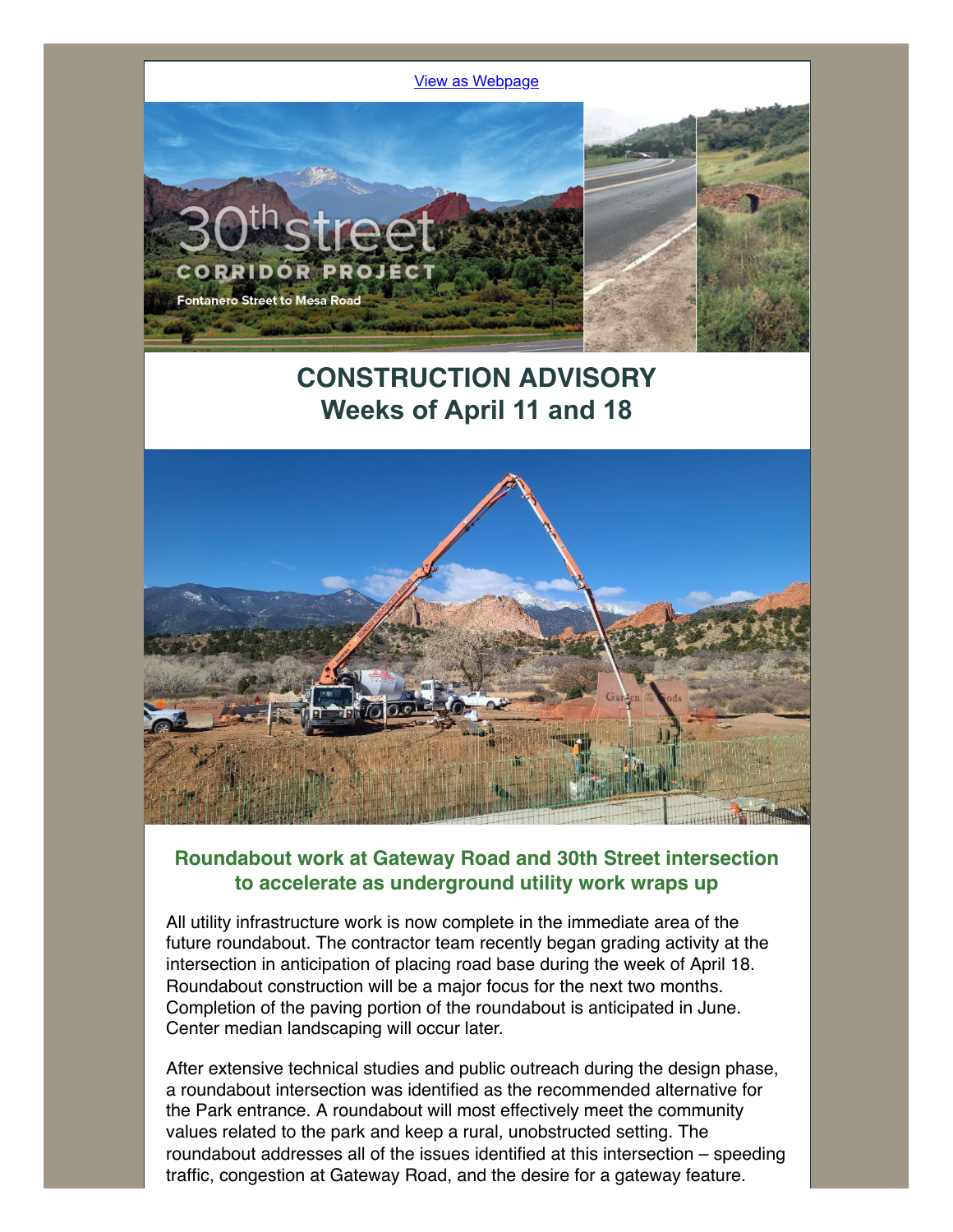### **Project on track for Phase 1 completion this summer**

Since the project started in late October, the contractor team has made significant progress on major work items with several nearing completion. Phase 1 constructs the roundabout and 30th Street improvements between Mesa Road and Gateway Road. Phase 1 completion is expected this summer. Phase 2, which constructs 30th Street from the south side of the roundabout to Fontanero Street, will begin immediately after Phase 1.

# **Construction Progress Update**

| <b>Work Element</b>               | <b>Percent Complete</b> |
|-----------------------------------|-------------------------|
| <b>Water Quality Pond</b>         | 90%                     |
| <b>Retaining Walls</b>            | 80%                     |
| <b>Storm Sewer</b>                | 90%                     |
| <b>Other Utility Installation</b> | 90%                     |
| <b>Foothills Trail</b>            | 25%                     |
| <b>Pedestrian Underpass</b>       | 50%                     |
| <b>Roundabout Construction</b>    | 25%                     |
| <b>Curb and Gutter</b>            | Starts this month       |
| Pave Gateway to Mesa              | Starts in May           |

Phase 1: Gateway Road to Mesa Road

Schedule subject to change, weather-dependent

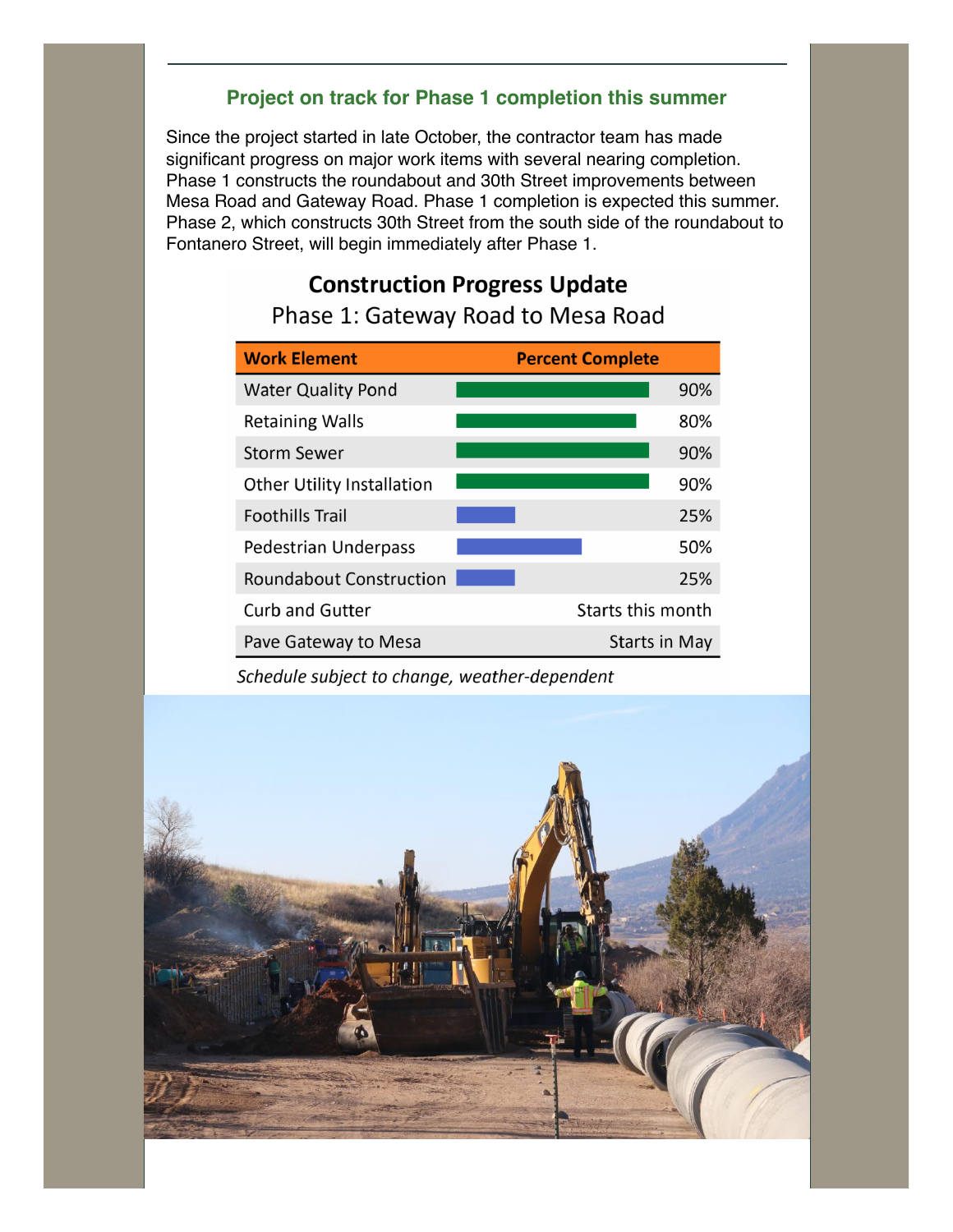### **For the weeks of April 11 and 18 construction activities planned**

- Prepare the area near the 30th Street and Gateway Road intersection for the future roundabout
- Continue Foothills Trail underpass construction at Gateway Road
- Continue storm sewer pipeline installation
- Build new retaining walls along 30th Street
- Construct the water quality pond west of 30th Street near Chambers Way
- Continue full road closure of 30th Street between Gateway and Mesa Roads **[View the detour route](https://files.constantcontact.com/09f7d2da601/1b13aedc-3051-479f-8037-a79443591756.pdf?rdr=true)**

In addition to the full road closure of 30th Street between Gateway and Mesa Roads, occasional lane or shoulder closures are possible within the work zone. As needed, flaggers will assist with traffic control. General work hours are Monday through Friday from 7 a.m. to 5 p.m. Occasional extended work hours or weekend work may be allowed for specific and necessary construction activities.

**[View the enlarged project map](https://files.constantcontact.com/09f7d2da601/a47ca96e-8391-4b0f-acbf-c56f824868d3.pdf?rdr=true)**

#### **Reminder! Pedestrian Work Zone Safety**

**The project requires several temporary trail closures and detours near the Garden of the Gods Park entrance. All trail users should follow construction signs and crew instructions. Staying out of active work zones and away from heavy equipment are important for everyone's safety.**

## **30th Street Corridor Project Schedule**

- Contractor Selected (Wildcat Construction): August 2021
- Construction Began: October 22, 2021
- Construction Completion: Fall 2023 (Weather dependent)

#### **Funding**

- Design funded by City Public Works capital funds
- Construction funded primarily from The Federal Surface Transportation Block Grant Program

For more information on the project: **[ColoradoSprings.gov/30thStreet](https://coloradosprings.gov/project/30th-street-corridor-development)**

#### **How to stay informed. Website: [ColoradoSprings.gov/30thStreet](https://coloradosprings.gov/project/30th-street-corridor-development) Email: [30thStImprovements@gmail.com](mailto:30thStImprovements@gmail.com) Hotline: 719-315-3102**